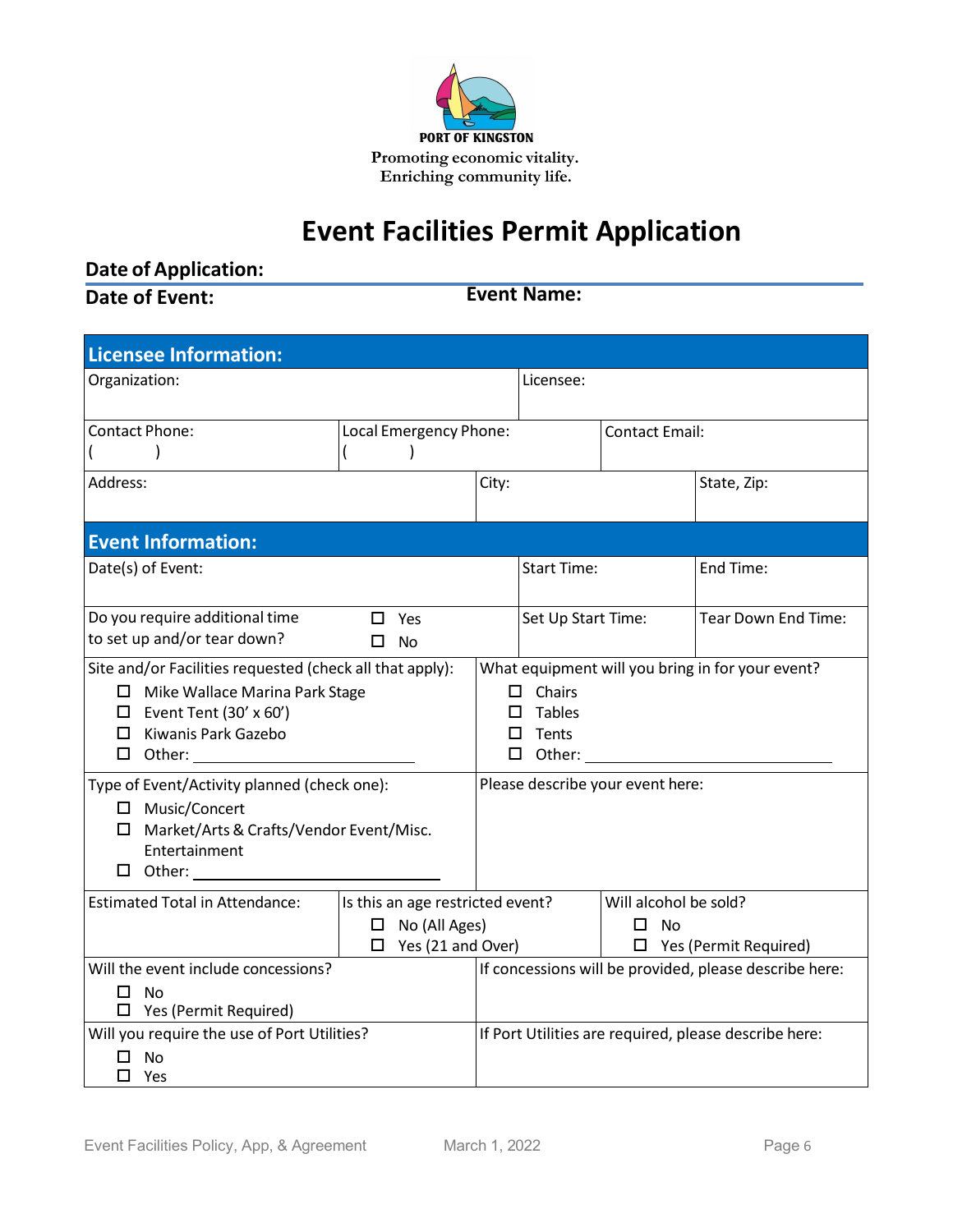

| What Kitsap County and/or State Permits will you be providing? Please describe here:                                                                                                                                                                                            |                             |                                    |                                    |                                         |  |
|---------------------------------------------------------------------------------------------------------------------------------------------------------------------------------------------------------------------------------------------------------------------------------|-----------------------------|------------------------------------|------------------------------------|-----------------------------------------|--|
| <b>Event Facilities Fees:</b>                                                                                                                                                                                                                                                   |                             |                                    |                                    | * Rates subject to applicable Sales Tax |  |
| <b>Security Deposit</b>                                                                                                                                                                                                                                                         |                             |                                    |                                    | \$200.00                                |  |
| Stage                                                                                                                                                                                                                                                                           | \$50.00 per Four (4) Hours* |                                    |                                    |                                         |  |
| Event Tent (30' x 40')                                                                                                                                                                                                                                                          |                             |                                    |                                    | \$150.00 per Four (4) Hours'            |  |
| <b>Stage and Tent Together</b>                                                                                                                                                                                                                                                  |                             |                                    |                                    | \$200.00 per Four (4) Hours'            |  |
| Port of Kingston Regular Labor Rate                                                                                                                                                                                                                                             |                             | \$50.00 per hour per Port employee |                                    |                                         |  |
| Port of Kingston Evening & Weekend Labor Rate                                                                                                                                                                                                                                   |                             |                                    | \$75.00 per hour per Port employee |                                         |  |
| <b>Calculate Your Fees:</b>                                                                                                                                                                                                                                                     |                             |                                    |                                    |                                         |  |
| Use the following table to calculate the fees for your event. Please refer to the Event Facilities Policy included in<br>this application packet for cancellation and refund information. Security Deposits must be submitted as a<br>separate payment for accounting purposes. |                             |                                    |                                    |                                         |  |
| Fee payable with submission of Event Permit Application:                                                                                                                                                                                                                        |                             |                                    |                                    |                                         |  |
| <b>Security Deposit</b>                                                                                                                                                                                                                                                         | \$200.00 $x$                |                                    | $\mathbf{1}$                       | \$<br>200.00                            |  |
|                                                                                                                                                                                                                                                                                 | Deposit Total:   \$         |                                    |                                    | 200.00                                  |  |
| Fee(s) payable upon Port's approval of Event Permit Application (no less than 30 days prior to event):                                                                                                                                                                          |                             |                                    |                                    |                                         |  |
| Stage (per 4 Hours) *                                                                                                                                                                                                                                                           | \$50.00 $x$                 |                                    |                                    | \$                                      |  |
| Event Tent (per 4 Hours) *                                                                                                                                                                                                                                                      | $$150.00 \times$            |                                    |                                    | \$                                      |  |
| Stage and Tent Together (per 4 Hours) *                                                                                                                                                                                                                                         | \$200.00 $\times$           |                                    |                                    | \$                                      |  |
| *WA State Sales Tax (9.2%)                                                                                                                                                                                                                                                      | (Fees Subtotal)             |                                    | 9.2%                               | \$                                      |  |
| Fee(s) Total with Tax: $ \hat{\phi} $                                                                                                                                                                                                                                           |                             |                                    |                                    |                                         |  |
| Labor                                                                                                                                                                                                                                                                           | (if applicable)<br>x        |                                    |                                    | \$                                      |  |
| Fee(s) & Labor Total: $\frac{1}{5}$                                                                                                                                                                                                                                             |                             |                                    |                                    |                                         |  |
| <b>Licensee Signature:</b>                                                                                                                                                                                                                                                      |                             |                                    |                                    |                                         |  |
| Name (Print):                                                                                                                                                                                                                                                                   | Organization:               |                                    |                                    |                                         |  |
| Signature:                                                                                                                                                                                                                                                                      |                             |                                    | Date:                              |                                         |  |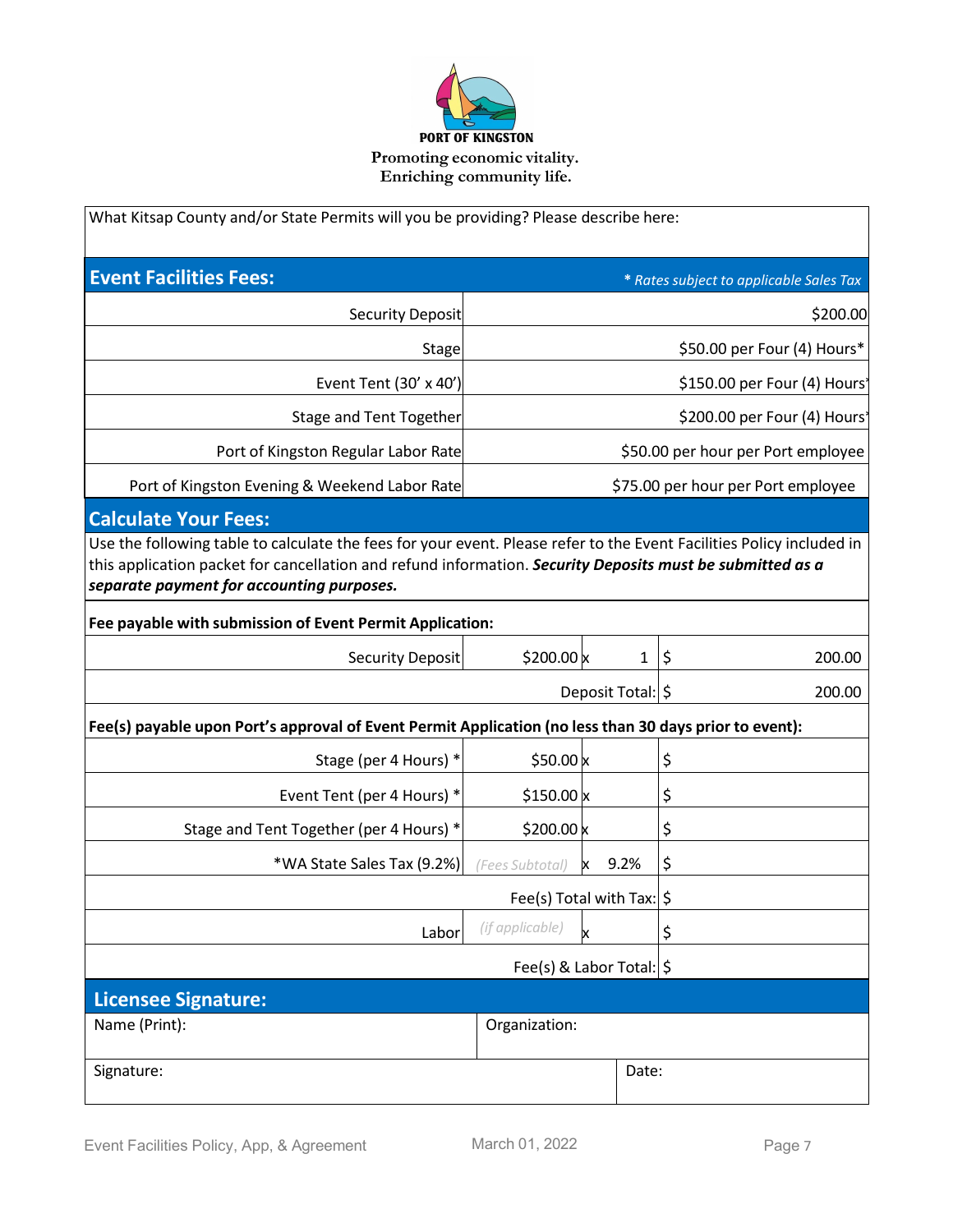

## **Event Permit Agreement**

## **Event Facilities**

## **Date of Event:**

## **Event Name:**

| <b>Licensee Information:</b> |                        |           |                       |             |  |
|------------------------------|------------------------|-----------|-----------------------|-------------|--|
| Organization:                |                        | Licensee: |                       |             |  |
|                              |                        |           |                       |             |  |
| Contact Phone:               | Local Emergency Phone: |           | <b>Contact Email:</b> |             |  |
|                              |                        |           |                       |             |  |
| Address:                     |                        | City:     |                       | State, Zip: |  |
|                              |                        |           |                       |             |  |

## **Licensee agrees to the following Terms and Conditions:**

- **1.** No vehicles are permitted on the grass. Users will be assessed charges for any damages to grounds and/or facilities.
- **2.** No alcoholic beverages are permitted on the premises unless a valid State permit or license for the event has been received by the Port. Information about permits and licenses can be found by going to the Washington State Liquor and Cannabis Board website at [http://lcb.wa.gov.](http://lcb.wa.gov/)
- **3.** Licensee must provide their own tables, chairs, vendor tents/canopies, etc.
- **4.** The use of nails, tacks, pins, staples, tape or like items that will penetrate, gouge or permanently mark any portion of the facility is not allowed. Removal or movement of any Port of Kingston decorations, items in the flower beds, or flower baskets is not permitted. Additional fees may be charged for any damages caused to Port facilities or property as a result of the scheduled event or its attendees.
- **5.** All litter/garbage must be picked up and placed in plastic bags and disposed of in the provided containers in the enclosed E-dock dumpster. Any cleanup done by the Port will result in the Licensee being charged a labor fee.
- **6.** Music volume must be adjusted as to not disturb the neighborhood. Failure to do so will result in the immediate termination of event activities with no entitlement to a refund. Per Kitsap County, the volume cannot exceed 83 decibels and must cease by 10 p.m.
- **7.** The premises shall not be used for any other purpose other than the one described on the event permit application unless the Port has granted authorization for the additional use.
- **8.** No open flames, fireworks or incendiary devices shall be permitted on or around the Stage or within 30 feet of the Event Tent or the Port's yellow shed. Use of these in other locations must be approved in advance.
- **9.** Any activities and events on Port properties shall not endanger any person or property.
- **10.** Licensee agrees to indemnify and hold harmless the Port of Kingston and its officials, agents, and personnel against any and all claims for injury or damages, including all costs connected therewith, to persons or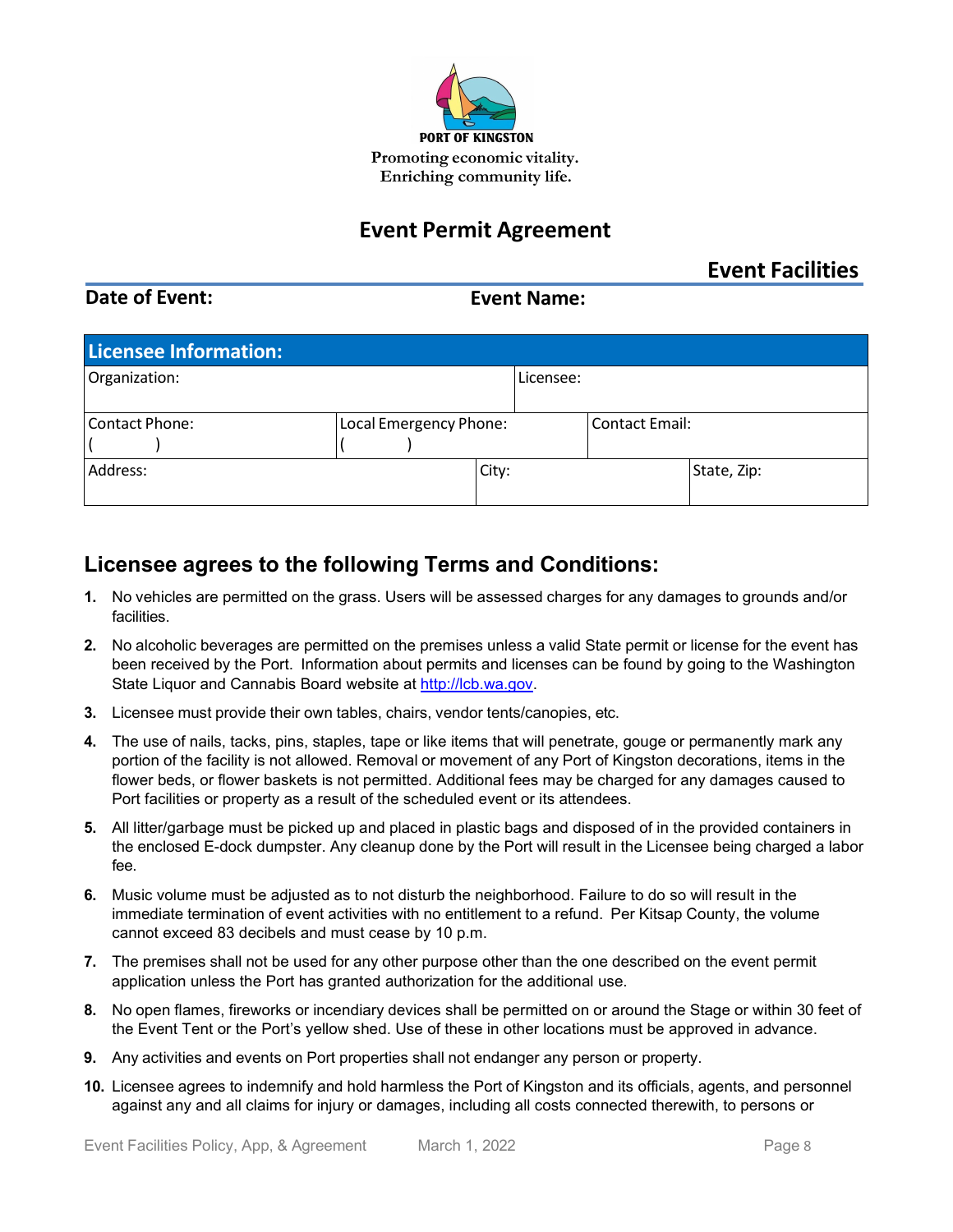

property arising out of the activities conducted by the applicant and their guests on Port of Kingston property and has signed the Port of Kingston Hold Harmless Agreement accompanying this application.

**11.** Licensee acknowledges the Port of Kingston reserves the right to terminate this agreement or to remove Licensee and any guests in the event the requirements of this agreement are violated, or in the event any dangerous, disruptive, or unlawful activity is permitted to occur on Port property as a result of the Licensee's use of Port facilities.

| Acknowledgement:                                                                                                                                                                                                                                                             |                |  |  |  |
|------------------------------------------------------------------------------------------------------------------------------------------------------------------------------------------------------------------------------------------------------------------------------|----------------|--|--|--|
| (Name)<br>, on behalf of<br>acknowledge that I have read and understand the terms, policies, permitting requirements and cancellation<br>policies outlined in this event permit application packet, and that I agree to abide by the terms and policies<br>contained herein. | (Organization) |  |  |  |
| Licensee Signature:                                                                                                                                                                                                                                                          | Date:          |  |  |  |
| <b>Port Authorization:</b>                                                                                                                                                                                                                                                   |                |  |  |  |
| Received by (Employee Name):                                                                                                                                                                                                                                                 | Date:          |  |  |  |
| Approved by (Supervisor Signature):                                                                                                                                                                                                                                          | Date:          |  |  |  |

| <b>OFFICE USE ONLY</b>                                                                                         |                                                                                                                                                                                     |
|----------------------------------------------------------------------------------------------------------------|-------------------------------------------------------------------------------------------------------------------------------------------------------------------------------------|
| <b>Permit Application Completed</b><br>ப<br>Deposit(s) Received: \$<br>ப<br>Use Fees Paid:<br>S<br><u> 1 I</u> | Certificate of Insurance<br>П<br><b>POK Additionally Insured</b><br>□<br>Permit Agreement Signed<br>ш                                                                               |
| Approvals Required:<br>ப                                                                                       | Added to Calendar Employee Initials:<br>Ц                                                                                                                                           |
| <b>Business License(s)</b><br>ப<br><b>Building Permit</b><br>□                                                 | Deposit(s) Returned Date:<br>□                                                                                                                                                      |
| <b>Health District Permit</b><br>П<br>Liquor Sales<br>ப<br>Other:<br>□                                         | Deposit(s) Retained (Indicate Reason):<br>□<br>Forfeiture due to Cancellation<br>$\mathbf{L}$<br>Damage to Port Property and/or Facility<br>□<br>Violation of Terms and/or Policies |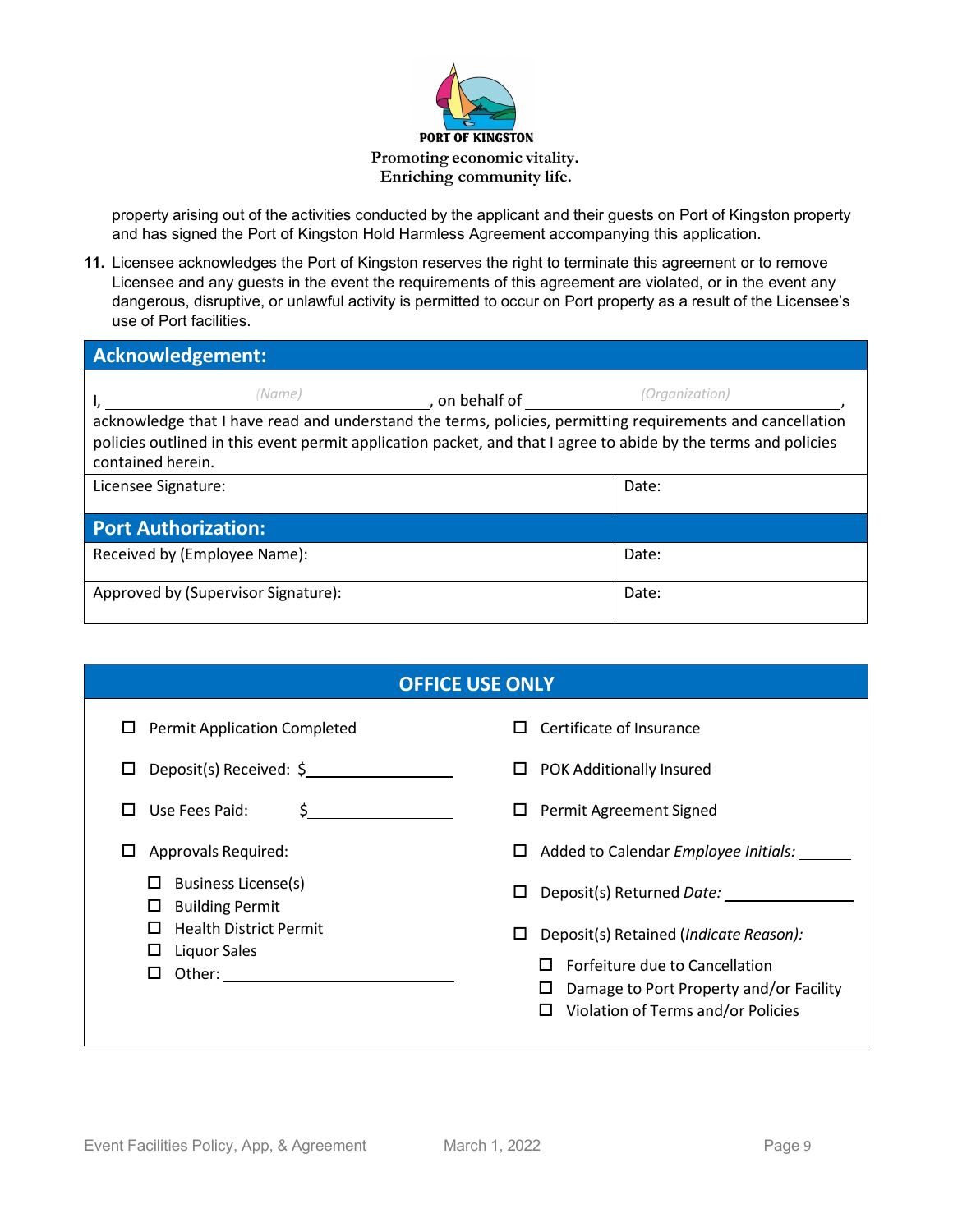

## **Hold Harmless Agreement**

## **The undersigned, on behalf of them self and as the authorized representative of the identified company hereby agrees as follows:**

- **1.** The undersigned hereby waives and releases the Port of Kingston (the Port) from all claims and causes of action of every kind and nature that the undersigned may now have against the Port or that may hereafter arise in any way related to or arising from the undersigned's commercial and/or private activities on or about the Port property. The undersigned additionally agrees to hold the Port harmless from any claims or causes of action that the undersigned, its officers, employees, agents, customers or other third parties may now have or hereafter assert for any personal injury, property damage or other loss suffered while on or about the Port property, or while utilizing services or products provided by the undersigned unless such injury or damage was caused solely by the negligence of the Port or its employees.
- **2.** The undersigned agrees to protect, indemnify, defend and to hold and save harmless the Port of Kingston, its elected officials, agents and employees, their successors and assigns, heirs, executors and administrators from and against all liabilities, obligations, fines, claims, damages, penalties, causes of action, costs and expenses (including without limitation, attorney fees and expenses), and any and all claims by or on behalf of persons claiming any such items of actual or alleged injury or damage,
	- $\Diamond$  Arising out of acts or omissions of the person or commercial enterprise, its servants, agents, invites, guests and employees on or about the port property; or
	- $\Diamond$  Arising out of the use of the Port property or any part thereof, by the person or commercial enterprise, including but not limited to, floats, docks, piers, ramps and approaches, buildings, sidewalks, curbs, parking lots, streets, or ways, hoists, forklifts, other equipment or items of personal property whatsoever; or
	- ◊ Due to or arising out of any failure on the part of the person or commercial enterprise to perform or comply with any rules, ordinances, or laws of any federal, state, or local government agency.
- **3.** The undersigned person/commercial enterprise hereby agrees to indemnify the Port for the concurrent negligence of the Port and the undersigned person/commercial enterprise. This provision does not apply if such damage or injury is caused solely by negligent or intentional acts of the Port, its elected officials, agents or employees.

| Name      | Phone |
|-----------|-------|
|           | Title |
| Address   |       |
| Signature | Date  |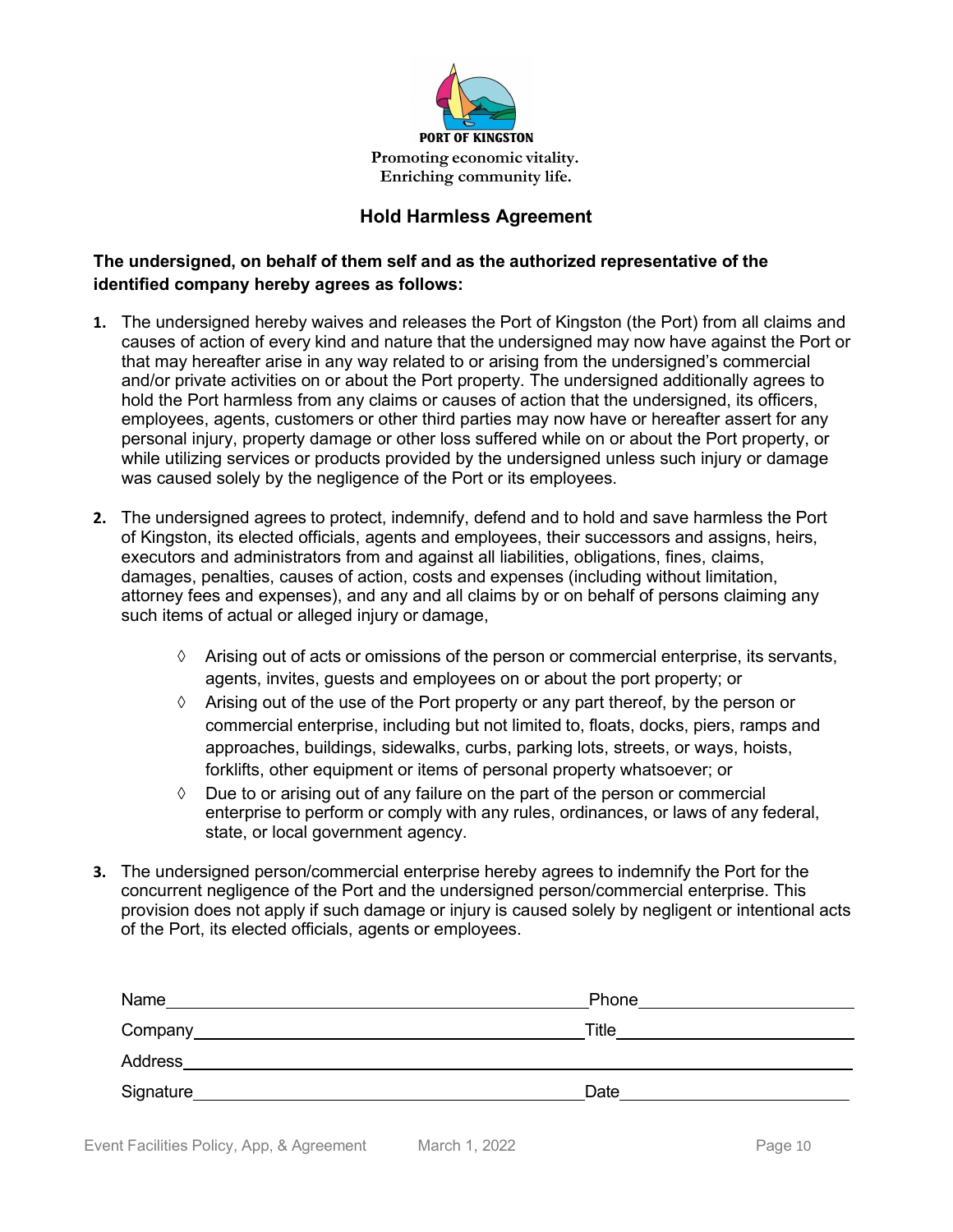

Title:

## **Event Facilities Policy, Application & Agreement**

Approved By:

## **Executive Director Englin**

## **Effective January 1, 2019**

**Policy:** Certain parks and facilities on the Port of Kingston property are available for rent to individuals and organizations for special events. Specifically, the Port rents out its Stage and Event Tent, and may expand the rental area for larger events. This policy shall regulate the permitting process, and rules associated with reserving and holding an event on the Port of Kingston property. An event is any activity that attracts people to an individual location at the Port.

**Purpose:** To establish direction for and policies associated with reserving Port facilities and holding events at the Port of Kingston's parks or facilities.

**Scope:** This policy applies to the general public, businesses and other organizations.

## **1.0 Anti-Discrimination**

1.1 As a matter of policy, law and commitment, the Port of Kingston does not discriminate on the basis of race, color, sex, marital status, sexual orientation, political ideology, age, creed, religion, ancestry, national origin, or presence of any sensory, mental or physical disability.

#### **2.0 Event Permits**

2.1 An event permit reserves the specific site or facility for an event for a significant number of people. Event permits are issued by the Port in its discretion based upon an evaluation of the availability of Port facilities, and the nature and duration of the proposed activity. Event permit applications will be considered on a first-come first-serve basis and will be preempted by events already scheduled.

#### **3.0 Application**

3.1 An Event permit application and agreement packet must be completed in detail and submitted to the Port for consideration and approval. The packet must be completed in full, providing a description of the planned activities, the Port facilities being requested, the dates when the facilities are needed, and the number of attendees expected. Additional pages may be added if necessary. The application must be dated and signed. An unsigned application will be returned; an incomplete application may cause delays and/or be cause for rejection by the Port.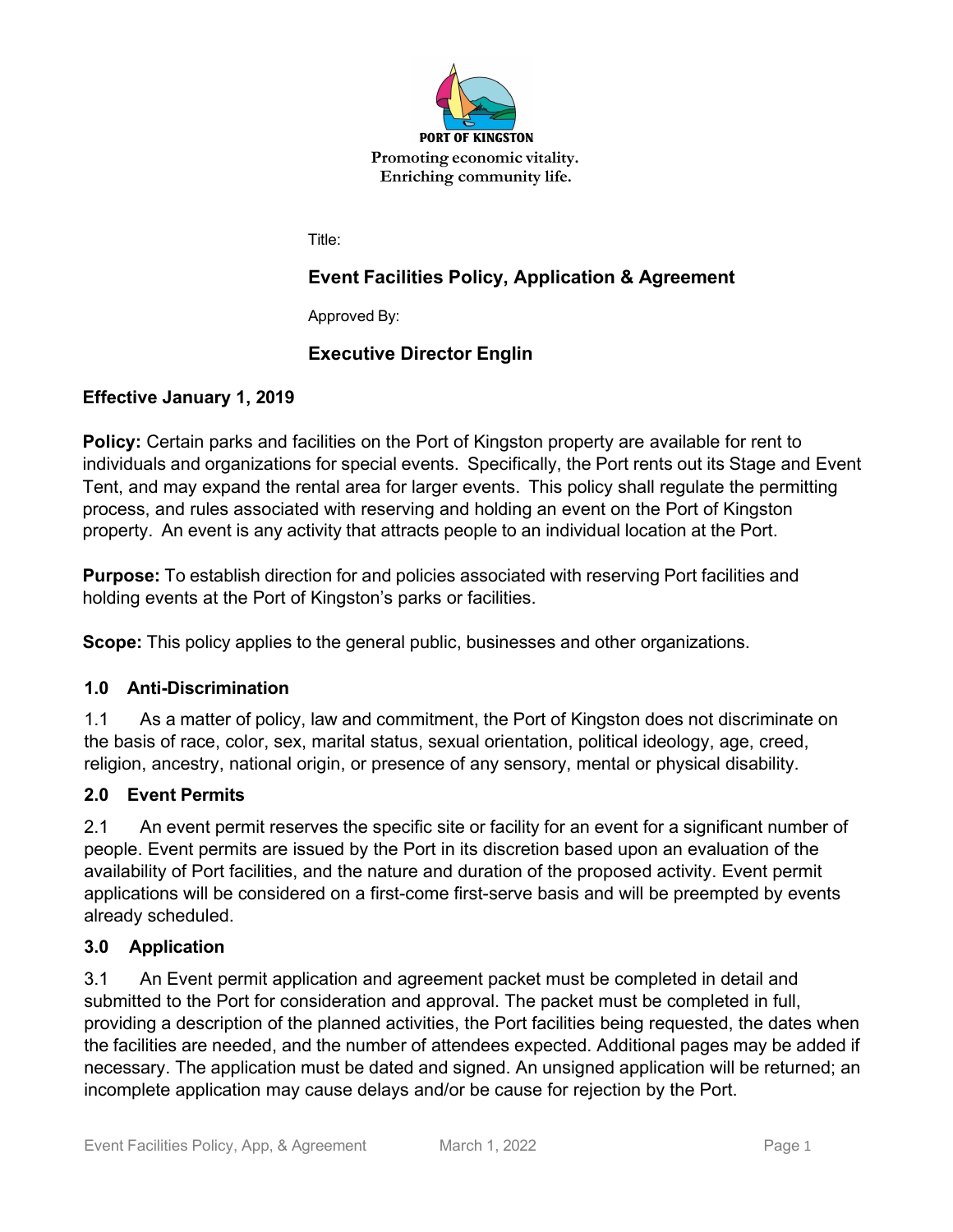

3.2 Applications should be submitted to the Port at least thirty (30) days before the requested date of the event. Applications will be accepted with short notice on the understanding that an event permit may be denied because the Port lacks enough time to route the request or make appropriate preparations to accommodate the proposed event.

3.3 For some events additional information may be requested before approval, such as (but not limited to) a scope of the event, detailed schedule, and planned layout of the event if it will be spread out over multiple Port properties.

## **4.0 Fees & Charges**

4.1 Security deposits, special approvals and Kitsap County permits may be needed in addition to the generally applicable fees listed below. If an activity requires Port support of staff services such as security assistance for crowd control or traffic direction, any labor hours and/or direct costs incurred by the Port to accommodate the event will be charged to the Licensee and must be negotiated in advance.

For large events, with planned attendance over three hundred people, the Licensee may be required to bring in additional restroom facilities in the form of port-o-potties. These requirements must be negotiated in advance.

| □ Security Deposit                                      | \$200 |
|---------------------------------------------------------|-------|
| $\Box$ Stage (4-hour increments + tax)                  | \$50  |
| □ Propane BBQ (Per Weekend)                             | \$75  |
| $\Box$ Tent (4-hour increments + tax)                   | \$150 |
| $\Box$ Stage & Tent (4-hour increments + tax)           | \$200 |
| $\Box$ Labor – Regular Time (per hour, per staff)       | \$50  |
| $\Box$ Labor – Evening & Weekends (per hour, per staff) | \$75  |
| □ Administrative Cancellation Fee                       | \$20  |

## **5.0 Security Deposit**

5.1 All event permit applications must be accompanied by a refundable two-hundred-dollar (\$200.00) security deposit. This deposit will be returned if the application is denied or will be used as the event security deposit if the application is approved.

5.2 A security deposit is a payment made to the Port and held in trust for performance or payment of certain charges, such as an escrow account or a damage deposit given by tenants to landlords. A security deposit is returned by the Port if the terms and conditions of the event permit agreement are fully performed. If the obligations required by the permit are not performed fully, expenses are incurred or damages sustained, it may be charged against the security deposit.

## **6.0 Insurance**

6.1 Prior to the commencement of any event, the Licensee shall, at no expense to the Port, obtain and file with the Port not less than thirty (30) days prior to the event, evidence of a policy or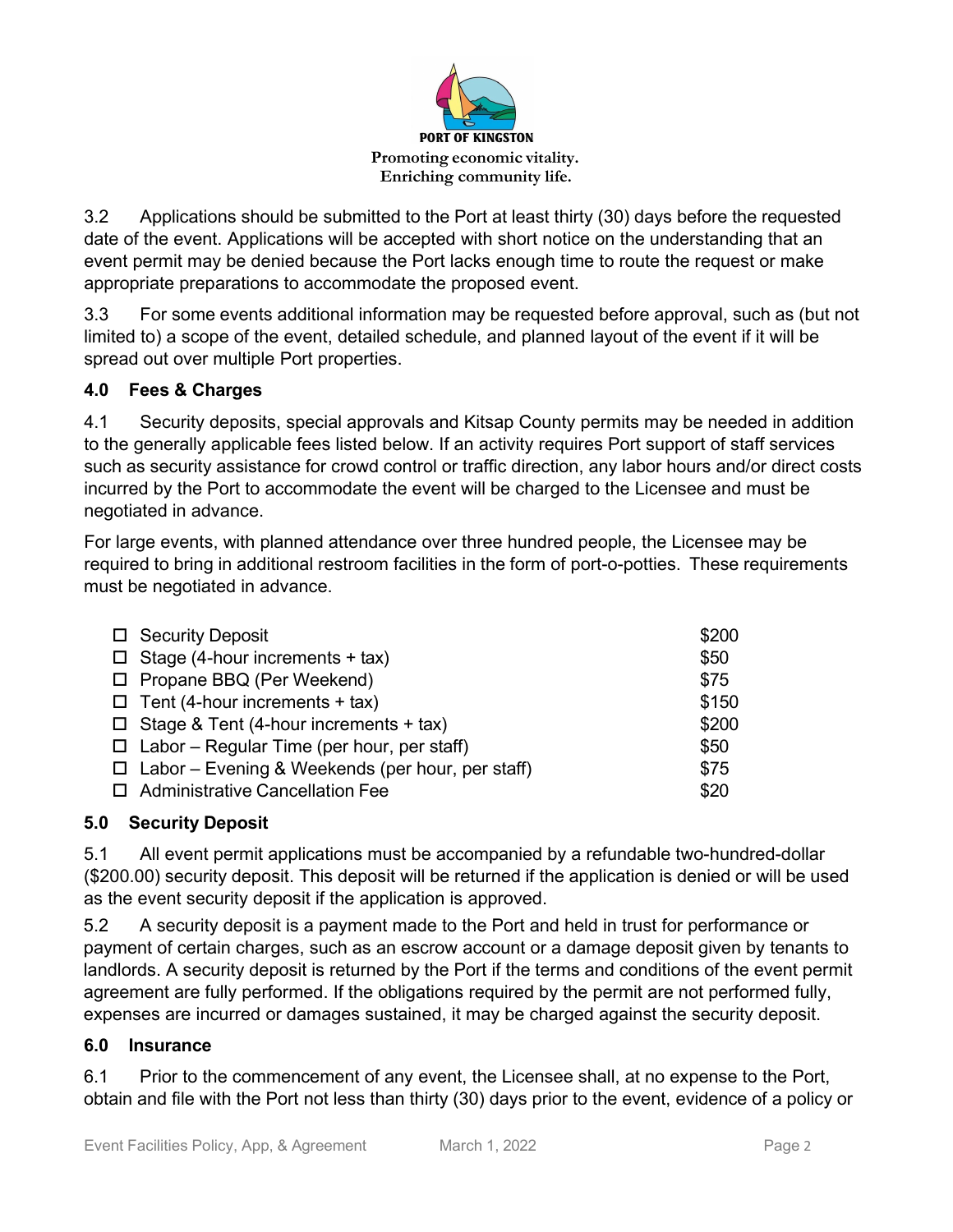![](_page_7_Picture_0.jpeg)

policies of insurance. Said policies (1) shall be subject to approval by the Port as to company form and coverage, and shall be primary to all other insurance the Port may secure or have; and (2) must protect the Port from any claims and risks in connection with any activity performed by the Licensee by virtue of this agreement, or any use and occupancy of the premises authorized by this agreement.

6.2 **Commercial Event Requirements:** The following coverage and terms are the minimum requirements for Commercial Events only.

**a.** A policy of Commercial General Liability Insurance, written on an insurance industry standard occurrence form, (CG 00 02) or equivalent, including all the usual coverages known as:

- $\square$  Premises/Operations Liability
- □ Products/Completed Operations
- □ Personal/Advertising Injury
- $\square$  Contractual Liability
- $\Box$  Owners and Contractors Protective Liability
- □ Stop Gap or Employers Contingent Liability
- $\Box$  Liquor Liability/Host Liquor Liability (if applicable)
- $\Box$  Watercraft (owned and non-owned) (if applicable)

Any deductible or self-insured retention must be disclosed and is subject to approval by the Port.

**b.** A policy of Business Automobile Liability on an insurance industry standard form (CA 00 01) or equivalent, including coverage for owned, non-owned, leased or hired vehicles.

- **c.** Above policies must provide the following minimum limit:
	- **1.** Bodily Injury and Property Damage
		- **\$1,000,000 per occurrence/accident**
		- **\$2,000,000 annual aggregate**
	- **2.** Liquor Liability & Pyrotechnic Only
		- **\$1,000,000 per occurrence/accident**
		- **\$2,000,000 annual aggregate**

6.3 Coverage and/or limits may be altered or increased as necessary, to reflect type of or exposure to risk. Said insurance policies and subsequent renewals must be maintained in full force and effect, at no expense to the Port, throughout the entire period of the event**.**

- 6.4 The following documents must be provided as evidence of insurance coverage:
	- $\Box$  A Certificate of Insurance, showing the policy effective dates, limits of liability, names and dates of the event. Certificate holder – Port of Kingston, P.O. Box 559, Kingston, Washington 98346; or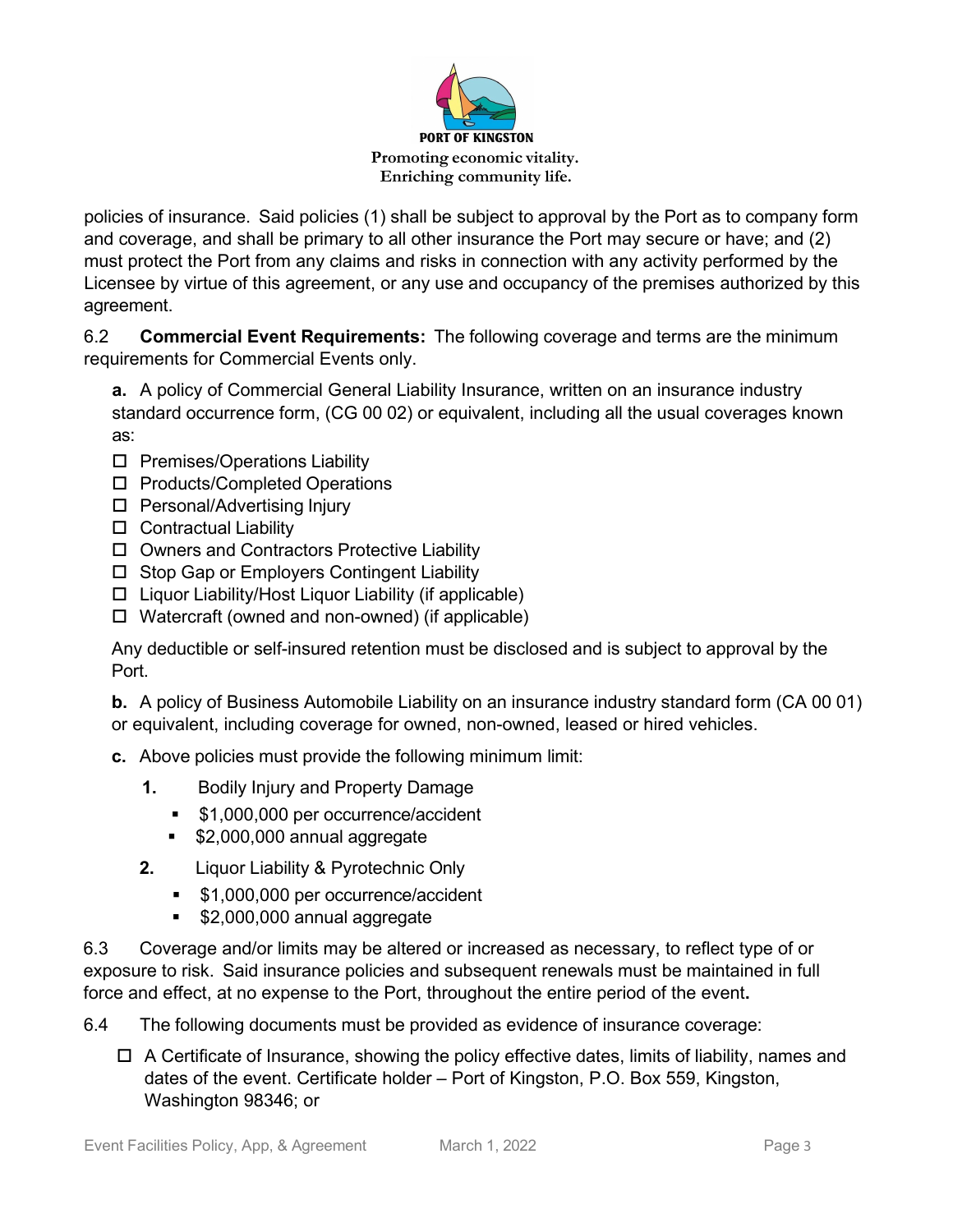![](_page_8_Picture_0.jpeg)

 $\Box$  A copy of the endorsement naming the Port of Kingston as an Additional Insured, showing the policy number and signed by an authorized representative, on Form CG2026 (ISO) or equivalent.

6.5 In order to accommodate constitutional rights to assemble peaceably for political and religious purposes, the insurance requirement for gatherings purely for political or religious expression (such as rallies, demonstrations, and outdoor religious services) may be waived by the Executive Director for good cause at his/her sole discretion. Liability insurance will be required in connection with a political or religious event when the proposed activity presents a risk of injury.

## **7.0 ADA Compliance**

7.1 The Licensee will be responsible for any special accommodations for individuals with disabilities required on-site during the course of the event.

## **8.0 Approvals**

8.1 The Licensee is responsible for obtaining all appropriate licenses and permits, and for paying all fees and taxes required for the activities and sales associated with their event.

8.2 Following is a partial list of agencies and considerations for reference:

**a.** A Business License may be required if the applicant engages in business activities subject to the County's Business and Occupation Tax.

**b.** The Kitsap County Building Code applies to construction on Port property. It may require a permit for activities at or in preparation for an event, (e.g. building a stage over 48" in height, constructing a booth for sales or displays, or erecting a large tent). Where a building permit may be required, no event permit will be issued unless the building permit has been secured, or the County has determined that none will be needed. It is the Licensee's duty to secure all necessary permits.

**c.** The Kitsap County Health District requires permits for food establishments and food handlers, including those on Port property. These permits may be secured from the Kitsap County Health District. If these permits are not obtained, a health officer may stop the sale or distribution of food.

**d.** Outdoor musical events on Port of Kingston property must be in compliance with the area's noise control ordinances and are not to exceed eighty-three (83dB) decibels. All music and/or broadcasted noise must cease by 10:00 p.m. Noise control ordinances must be obeyed, and complaints from neighbors or other affected users of the area will be investigated. An authorized Port of Kingston official, or other appropriate official, may stop musical events if noise limitations are exceeded or if the noise level is otherwise deemed a nuisance.

**e.** No alcohol may be consumed, sold or handled unless the Port of Kingston **preauthorizes**  such activity and it is served and consumed in a designated area. Liquor sales and consumption require a valid state license. The Licensee is responsible for insuring that proper crowd control and safety is maintained. Information about permits and licenses for the